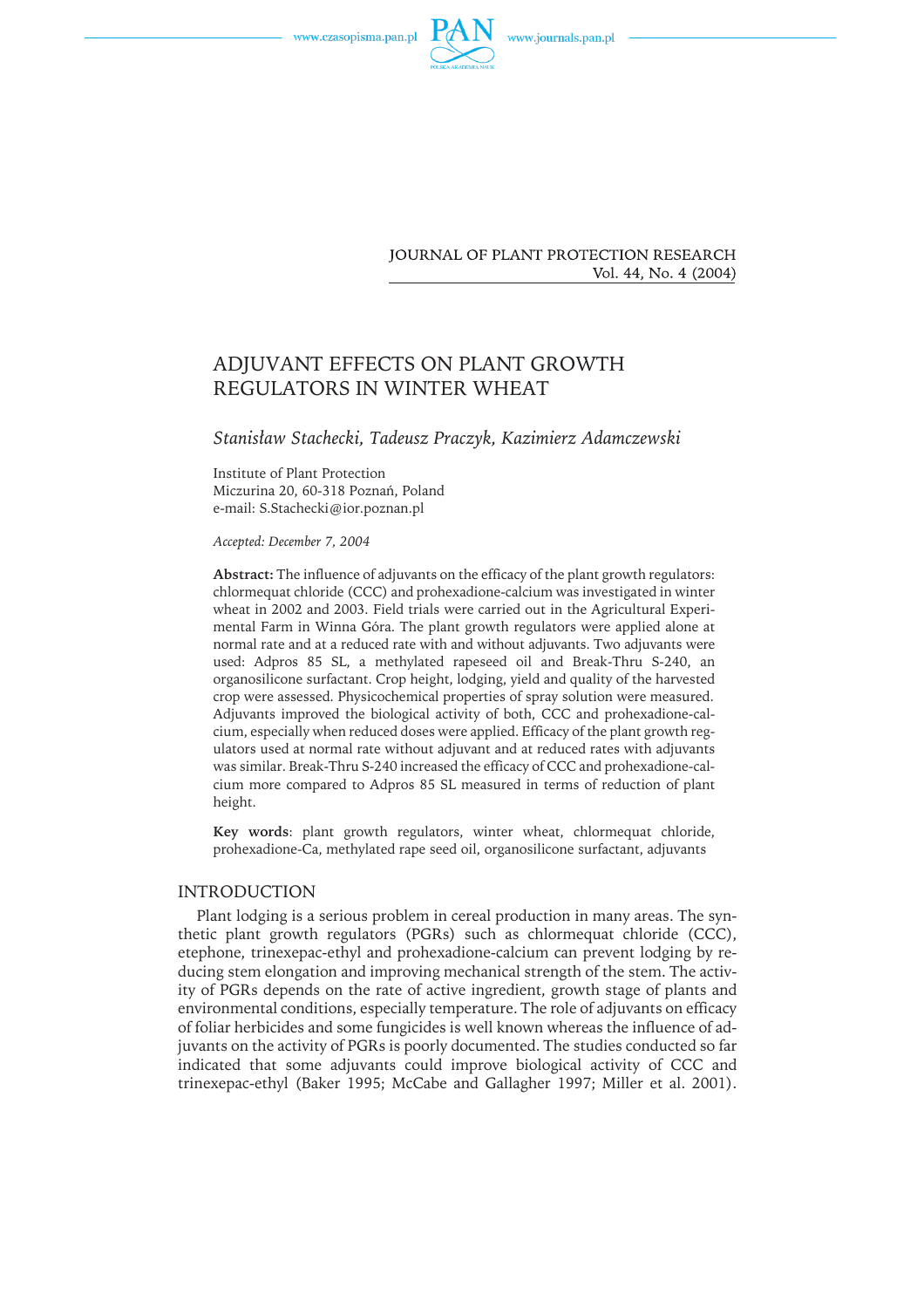

*366 Journal of Plant Protection Research 44 (4), 2004*

There are very few results on the use of prohexadion-calcium with adjuvants. However, it is known that using calcium binding and acidifying adjuvants (Rademaher and Kober 2003) can increase the efficacy of this compound. In this study two adjuvants, a methylated fatty acids from rapeseeds oil and an organosilicone surfactant, were used to improve the efficacy of CCC and prohexadione-calcium on winter wheat.

### MATERIALS AND METHODS

#### **Chemicals**

PGRs used in this study included Stabilan 750 SL (750 g  $l^{-1}$  chlormequat chloride, Nufarm GmbH) and Regalis 10 WG (10 g kg<sup>-1</sup> prohexadione-calcium; BASF AG).

Two adjuvants were used: Adpros 85 SL (850 g  $l^{-1}$  methylated fatty acids from rape seeds oil; Varichem) and Break-Thru S-240 (trisiloxan surfactant); Degussa-Goldschmidt AG.

## **Surface tension and wettability measurements**

The static surface tension was measured using Lauda Drop-Volume-Tensiometer TVT. The wetting effect was determined on an artificial target ( $26 \times 76$  mm strips of water sensitive paper placed in the spray chamber with 20° angle of inclination) and was measured with a MultiScan v. 4.01 system. Data were presented as a percentage of strip area covered by droplet marks (wetting effect).

#### **Field experiments**

Field trials were carried out in 2002–2003 in the Agricultural Experimental Farm in Winna Góra near the City of Poznań. Winter wheat, cultivar Korweta, was planted in the beginning of October at 225 kg of seeds per ha. The total amount of nitrogen fertiliser applied was 152 kg N ha<sup>-1</sup>. Weeds were controlled at growth stage BBCH 13 using of 0.35 kg ha<sup>-1</sup> Expert Met 56 WG herbicide; Bayer CropScience AG. CCC and prohexadione-calcium were applied alone at their recommended rates and at reduced rates with and without adjuvant at growth stages BBCH 31 and BBCH 37 (see tables). The plots were sprayed with a plot sprayer fitted with XR 11003 flat-fan nozzles operated at 3.0 bar delivering 2001 ha<sup>-1</sup> of spray solution. The experimental design was a completely randomised block with four replications. Plot size was  $16.5 \text{ m}^2$ .

Lodging was assessed visually at growth stage BBCH 89 and expressed as a lodging coefficient (*L*) calculated using the following equation:

$$
L = \frac{A \times D}{100\%}
$$

where *L* was the lodging coefficient (%), *A* was the area of lodged stems in relation to total plot size (%) and, *D* was the degree of lodging (0%: all plants standing upright; 100%: complete lodging).

The height of stems and internodes was determined by measuring 25 plants collected at random from each plot at growth stage BBCH 83. The average number of grains in the ear was calculated by sampling 25 ears at random from each plot.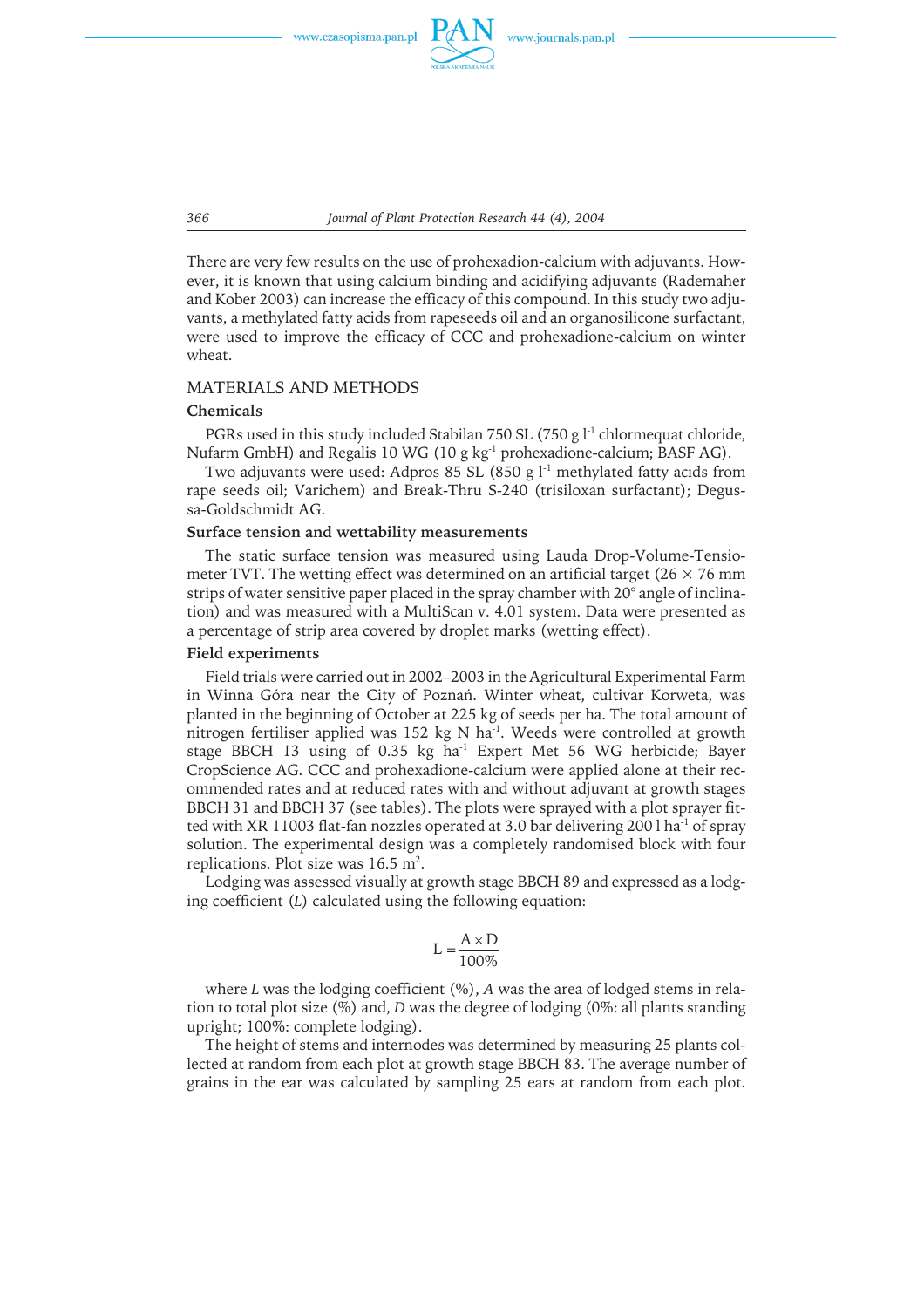

*Adjuvant effects on plant growth regulators in winter wheat 367*

Thousand grain weight (TGW) was determined during harvest (average from 3 samples of 250 grains from each plot). The yield was taken with a small plot combine equipped with the load cells.

#### **Statistic**

Data were subjected to an analysis of variance. The means were compared using Fisher's Least Significant Difference (LSD) Test at the 5% probability level.

## RESULTS AND DISCUSSION

### **Surface tension and wettability**

CCC used alone did not influence the static surface tension of the spray solution compared to water (73 mN  $m^{-1}$ ) while prohexadione-calcium reduced the static surface tension to 52 mN  $m^{-1}$ . As shown in table 1 adjuvants strongly decreased surface tension of the spray solutions and improved wettability.

Treatments with Break-Thru S-240 were characterised by the lowest surface tension and the highest wetting effect. Low surface tension leads to increasing deposition and adhesion of droplets and maintains CCC in an amorphous form (Baker 1995). Adjuvants slightly affected the pH of spray solutions.

| Treatments                        | Rates per ha    | pH  | Static surface<br>tension $\lceil$ mN m <sup>-1</sup> ] | Wetting effect<br>$\lceil \% \rceil$ |
|-----------------------------------|-----------------|-----|---------------------------------------------------------|--------------------------------------|
| Water                             |                 | 7.3 | 73.0                                                    | 12.1                                 |
| <b>CCC</b>                        | 1350g           | 7.6 | 73.0                                                    | 14.3                                 |
| <b>CCC</b>                        | 450g            | 8.1 | 73.0                                                    | 10.8                                 |
| $CCC + Break Thru S-240$          | $450g + 0.1\%$  | 7.8 | 18.9                                                    | 31.4                                 |
| $CCC + Adpros 85 SL$              | $450g + 0.5\%$  | 7.8 | 32.4                                                    | 15.4                                 |
| Prohexadione-Ca                   | 50 <sub>g</sub> | 7.6 | 51.8                                                    | 11.2                                 |
| Prohexadione-Ca                   | 25g             | 7.7 | 52.7                                                    | 15.4                                 |
| Prohexadione-Ca+ Break Thru S-240 | $25 g + 0.1\%$  | 7.7 | 20.2                                                    | 21.2                                 |
| Prohexadione-Ca+ Adpros 85 SL     | $25 g + 0.5\%$  | 7.6 | 42.6                                                    | 13.6                                 |

Table 1. Influence of adjuvants on physicochemical properties of spray solutions

#### **Stem length and lodging**

PGRs as well as environmental factors influenced crop growth. In 2003 the growing season was very dry and the crop canopy on untreated plots were on average 14–16 cm lower than of 2002. Adjuvants increased the activity of both PGRs and diminished crop lodging (Tabs. 2, 3).

Results shown in table 4 and 5 have indicated that both PGRs did not significantly influence the length of the first internode. Significant differences were recorded for the other internodes. Adjuvants improved the biological activity of both PGRs. In most cases Break-Thru S-240 was more effective than Adpros 85 SL. Other studies indicated that the amount of organosilicone surfactant per unit area was more important than the surfactant concentration in the spray solution (Woźnica et al. 1995).

Measurements of stem diameters showed that the largest differences were found for the 3rd and 4th internodes. Stems from plots sprayed with PGRs in mixture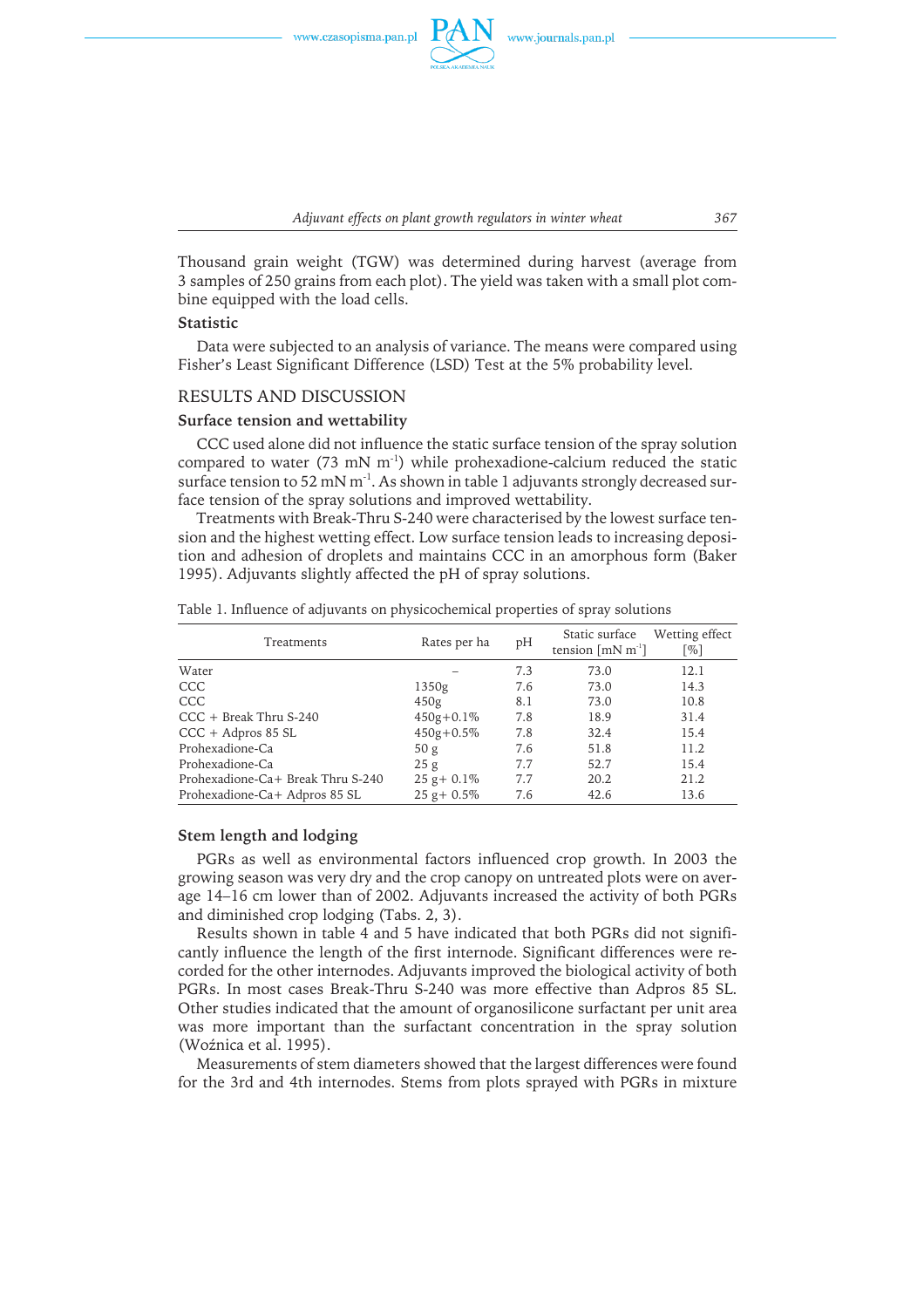



Table 2. Influence of CCC used alone and in tank-mixtures with adjuvants on canopy height and lodging (data from the years 2002 and 2003)

| Treatments               |                 |      | Canopy height [cm] | Lodging index $[\%]$ |          |  |
|--------------------------|-----------------|------|--------------------|----------------------|----------|--|
|                          | Rates per 1ha   | 2002 | 2003               | 2002                 | 2003     |  |
| Check                    |                 | 99   | 79                 | 53                   | 0        |  |
| CCC                      | 1350 g          | 87   | 69                 | 8                    | $\Omega$ |  |
| CCC                      | 450 g           | 90   | 74                 | 32                   | $\Omega$ |  |
| $CCC + Break-Thru S-240$ | 450 g+ $0.1\%$  | 83   | 72                 |                      | $\Omega$ |  |
| $CCC + Adpros 85 SL$     | 450 g + $0.5\%$ | 88   | 70                 | 15                   | 0        |  |
|                          | LSD(0.05)       | 3.9  | 4.7                |                      |          |  |

Table 3. Influence of prohexadione-calcium used alone and in tank-mixtures with adjuvants on canopy height and lodging (data from the years 2002 and 2003)

|                                      |                 |      | Canopy height [cm] | Lodging index $[\%]$ |          |
|--------------------------------------|-----------------|------|--------------------|----------------------|----------|
| Treatments                           | Rates per ha    | 2002 | 2003               | 2002                 | 2003     |
| Check                                |                 | 102  | 76                 | 53                   | 0        |
| Prohexadione-Ca                      | 50 <sub>g</sub> | 95   | 69                 | 16                   | 0        |
| Prohexadione-Ca                      | 25 g            | 99   | 74                 | 34                   | $\Omega$ |
| Prohexadione-Ca $+$ Break-Thru S-240 | $25 g + 0.1\%$  | 96   | 70                 | 23                   | 0        |
| Prohexadione-Ca + Adpros 85 SL       | $25 g + 0.5\%$  | 99   | 71                 | 30                   | $\Omega$ |
|                                      | LSD(0.05)       | 3.6  | ns                 |                      |          |

ns – not significant difference

| Table 4. Influence of CCC used alone and in tank-mixtures with adjuvants on the length of |  |  |
|-------------------------------------------------------------------------------------------|--|--|
| internodes (data from the years 2002 and 2003)                                            |  |  |

|                          |                   |                       |                 | 2002            |                 |                 |                 | 2003            |                 |  |  |
|--------------------------|-------------------|-----------------------|-----------------|-----------------|-----------------|-----------------|-----------------|-----------------|-----------------|--|--|
| Treatments               | Rates per<br>1 ha | internode length [cm] |                 |                 |                 |                 |                 |                 |                 |  |  |
|                          |                   | 1 <sup>st</sup>       | 2 <sup>nd</sup> | 3 <sup>rd</sup> | 4 <sup>th</sup> | 1 <sup>st</sup> | 2 <sup>nd</sup> | 3 <sup>rd</sup> | 4 <sup>th</sup> |  |  |
| Check                    |                   | 6.5                   | 15.9            | 26.5            | 40.3            | 6.4             | 12.2            | 17.3            | 31.4            |  |  |
| CCC                      | 1350 g            | 7.0                   | 12.9            | 22.2            | 34.5            | 5.0             | 9.4             | 15.1            | 27.5            |  |  |
| CCC                      | 450 g             | 7.4                   | 13.5            | 24.1            | 37.2            | 5.2             | 9.8             | 17.1            | 30.2            |  |  |
| $CCC + Break-Thru S-240$ | $450 g + 0.1\%$   | 7.1                   | 12.9            | 22.1            | 34.0            | 5.3             | 9.8             | 16.2            | 29.0            |  |  |
| $CCC + Adpros 85 SL$     | $450 g + 0.5\%$   | 7.2                   | 13.2            | 23.2            | 36.5            | 5.2             | 10.2            | 16.2            | 28.2            |  |  |
|                          | LSD(0.05)         | ns                    | 1.01            | 1.05            | 1.78            | ns              | 1.06            | 1.35            | 1.90            |  |  |

ns – not significant difference

with Adpros 85 SL were thicker than from the corresponding treatments with Break-Thru S-240, especially in dry weather season of 2003 (Tabs. 6, 7).

## **Yield**

Grain yield taken from plots treated with PGRs was higher than of the control plots. However, yield response to PGRs was strongly influenced by weather conditions. CCC used alone at recommended rate slightly increased yield in the dry sea-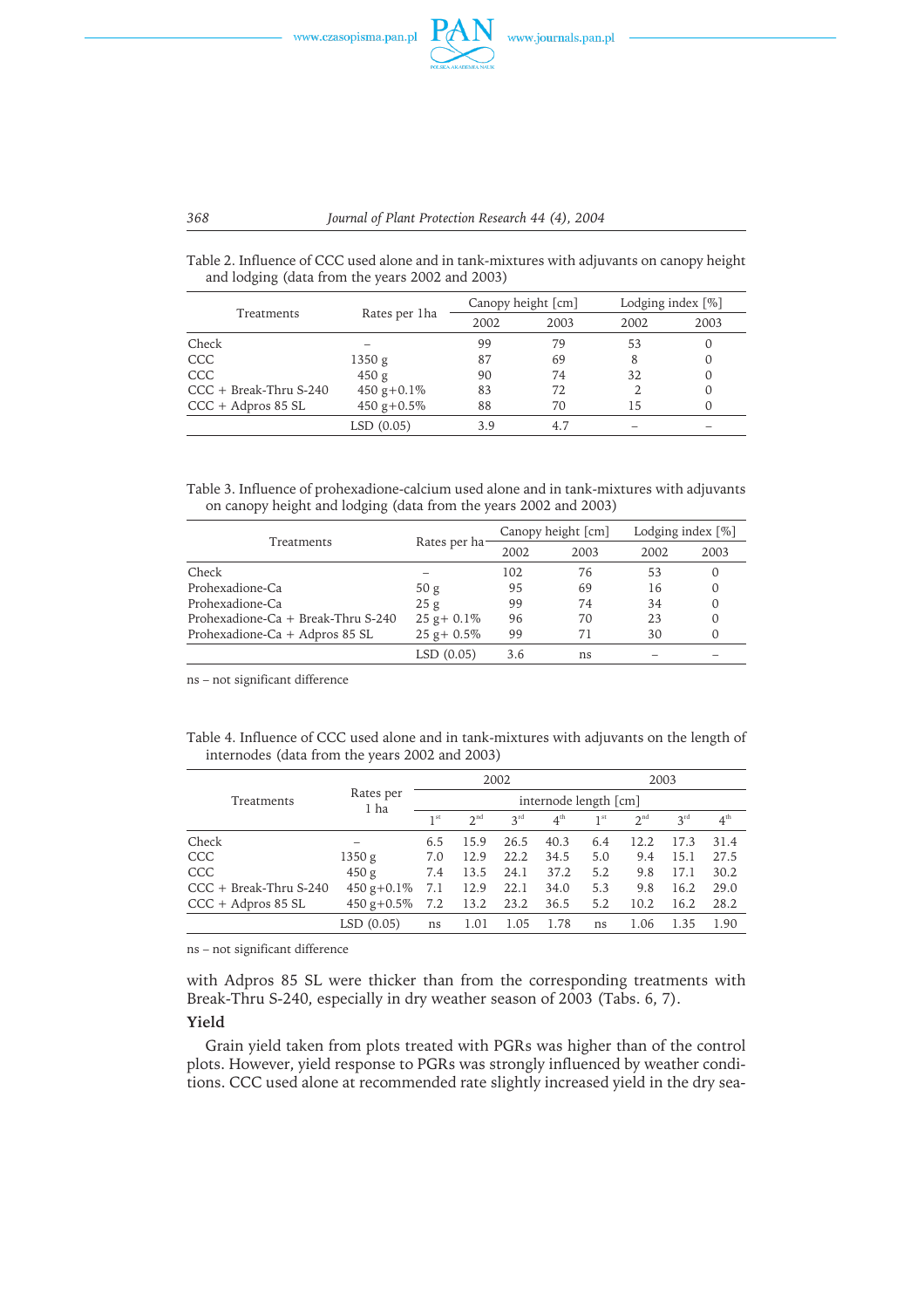

Table 5. Influence of prohexadione-calcium used alone and in tank-mixtures with adjuvants on the length of internodes (data from the years 2002 and 2003)

|                                                   |                   | 2002            |                       |                    |                 |                 | 2003                              |                 |                 |  |
|---------------------------------------------------|-------------------|-----------------|-----------------------|--------------------|-----------------|-----------------|-----------------------------------|-----------------|-----------------|--|
| Treatments                                        | Rates per<br>1 ha |                 | internode length [cm] |                    |                 |                 |                                   |                 |                 |  |
|                                                   |                   | 1 <sup>st</sup> | 2 <sup>nd</sup>       | $3^{\text{rd}}$    | $4^{\text{th}}$ | 1 <sup>st</sup> | 2 <sup>nd</sup>                   | $2^{\text{rd}}$ | 4 <sup>th</sup> |  |
| Check                                             |                   | 9.4             |                       | 17.5 27.4          | 40.4            |                 | 6.6 13.0                          | 17.2 30.6       |                 |  |
| Prohexadione-Ca                                   | 50 g              | 8.9             |                       | 16.0 23.0 39.2     |                 | 6.3             | 13.5 16.2 24.1                    |                 |                 |  |
| Prohexadione-Ca                                   | 25 g              | 9.0             |                       | 17.1 25.4 40.2     |                 |                 | 6.6 12.5 16.4 29.1                |                 |                 |  |
| Prohexadione-Ca + Break Thru S-240 25 g + $0.1\%$ |                   | 9.5             |                       | 16.3 23.0 39.4 5.8 |                 |                 | 12.7 15.9 27.4                    |                 |                 |  |
| Prohexadione-Ca + Adpros 85 SL $25 g + 0.5\%$     |                   | 8.7             |                       |                    |                 |                 | 15.8 25.6 40.9 6.0 12.9 15.7 26.8 |                 |                 |  |
|                                                   | LSD(0.05)         | 1.04            | 1.34 1.50             |                    | ns              |                 | 0.80 0.94                         | 2.4             | 3.91            |  |

ns – not significant difference

Table 6. Influence of CCC used alone and in tank-mixtures with adjuvants on the diameter of the stems (data from the years 2002 and 2003)

|                              |                |                 |                         | 2002            |                 | 2003            |                 |                 |                 |  |  |  |
|------------------------------|----------------|-----------------|-------------------------|-----------------|-----------------|-----------------|-----------------|-----------------|-----------------|--|--|--|
| Rates per 1 ha<br>Treatments |                |                 | internode diameter [mm] |                 |                 |                 |                 |                 |                 |  |  |  |
|                              |                | 1 <sup>st</sup> | 2 <sup>nd</sup>         | 3 <sup>rd</sup> | 4 <sup>th</sup> | 1 <sup>st</sup> | 2 <sup>nd</sup> | 3 <sup>rd</sup> | $4^{\text{th}}$ |  |  |  |
| Check                        |                | 3.3             | 3.6                     | 3.7             | 3.6             | 3.0             | 3.4             | 3.3             | 2.6             |  |  |  |
| CCC                          | 1350 g         | 3.5             | 3.8                     | 3.8             | 3.6             | 2.9             | 3.4             | 3.4             | 2.7             |  |  |  |
| <b>CCC</b>                   | 450 g          | 3.5             | 3.8                     | 3.9             | 3.9             | 3.2             | 3.5             | 3.5             | 2.6             |  |  |  |
| $CCC + Break Thru S-240$     | 450 g+ $0.1\%$ | 3.4             | 3.6                     | 3.6             | 3.3             | 3.0             | 3.4             | 3.3             | 2.6             |  |  |  |
| $CCC + Adpros 85 SL$         | 450 g+ $0.5\%$ | 3.6             | 3.9                     | 4.1             | 3.9             | 3.2             | 3.6             | 3.5             | 2.5             |  |  |  |
|                              | LSD(0.05)      | ns              | ns                      | 0.23            | 0.18            | ns              | ns              | ns              | ns              |  |  |  |

ns – not significant difference

Table 7. Influence of prohexadione-calcium used alone and in tank-mixtures adjuvants on the diameter of the stem (data from the years 2002 and 2003)

|                                                   |                   | 2002            |                         |                 |                 |                 | 2003            |                 |                 |  |
|---------------------------------------------------|-------------------|-----------------|-------------------------|-----------------|-----------------|-----------------|-----------------|-----------------|-----------------|--|
| Treatments                                        | Rates per<br>1 ha |                 | internode diameter [mm] |                 |                 |                 |                 |                 |                 |  |
|                                                   |                   | 1 <sup>st</sup> | 2 <sup>nd</sup>         | 3 <sup>rd</sup> | 4 <sup>th</sup> | 1 <sup>st</sup> | 2 <sup>nd</sup> | 3 <sup>rd</sup> | 4 <sup>th</sup> |  |
| Check                                             |                   | 3.8             | 3.8                     | 3.9             | 3.7             | 3.1             | 3.5             | 3.3             | 2.6             |  |
| Prohexadione-Ca                                   | 50 <sub>g</sub>   | 3.7             | 3.8                     | 4.1             | 4.0             | 3.4             | 3.7             | 3.6             | 2.5             |  |
| Prohexadione-Ca                                   | 25 g              | 3.8             | 3.9                     | 4.0             | 3.8             | 3.1             | 3.4             | 3.3             | 2.3             |  |
| Prohexadione-Ca + Break Thru S-240 25 g + $0.1\%$ |                   | 3.8             | 3.9                     | 4.1             | 3.8             | 3.1             | 3.5             | 3.3             | 3.4             |  |
| Prohexadione-Ca + Adpros 85 SL $25 g + 0.5\%$     |                   | 3.8             | 3.9                     | 3.8             | 3.7             | 3.2             | 3.6             | 3.5             | -2.4            |  |
|                                                   | LSD (0.05)        | 0.80            | 0.23                    | 0.24            | 0.30            | 0.36            | 0.17            | 0.26            |                 |  |

son (2003) while in the season with sufficient rainfall (2002) the yield increase was pronounced (0.8 t ha<sup>-1</sup>). The use of adjuvants in the spray solutions increased grain yield compared to the treatments without adjuvant (Tabs. 8, 9).

All CCC treatments reduced TGW with the exception of CCC + Adpros 85 SL applied in 2003. Prohexadione-calcium had a negative influence on TGW in 2003 only.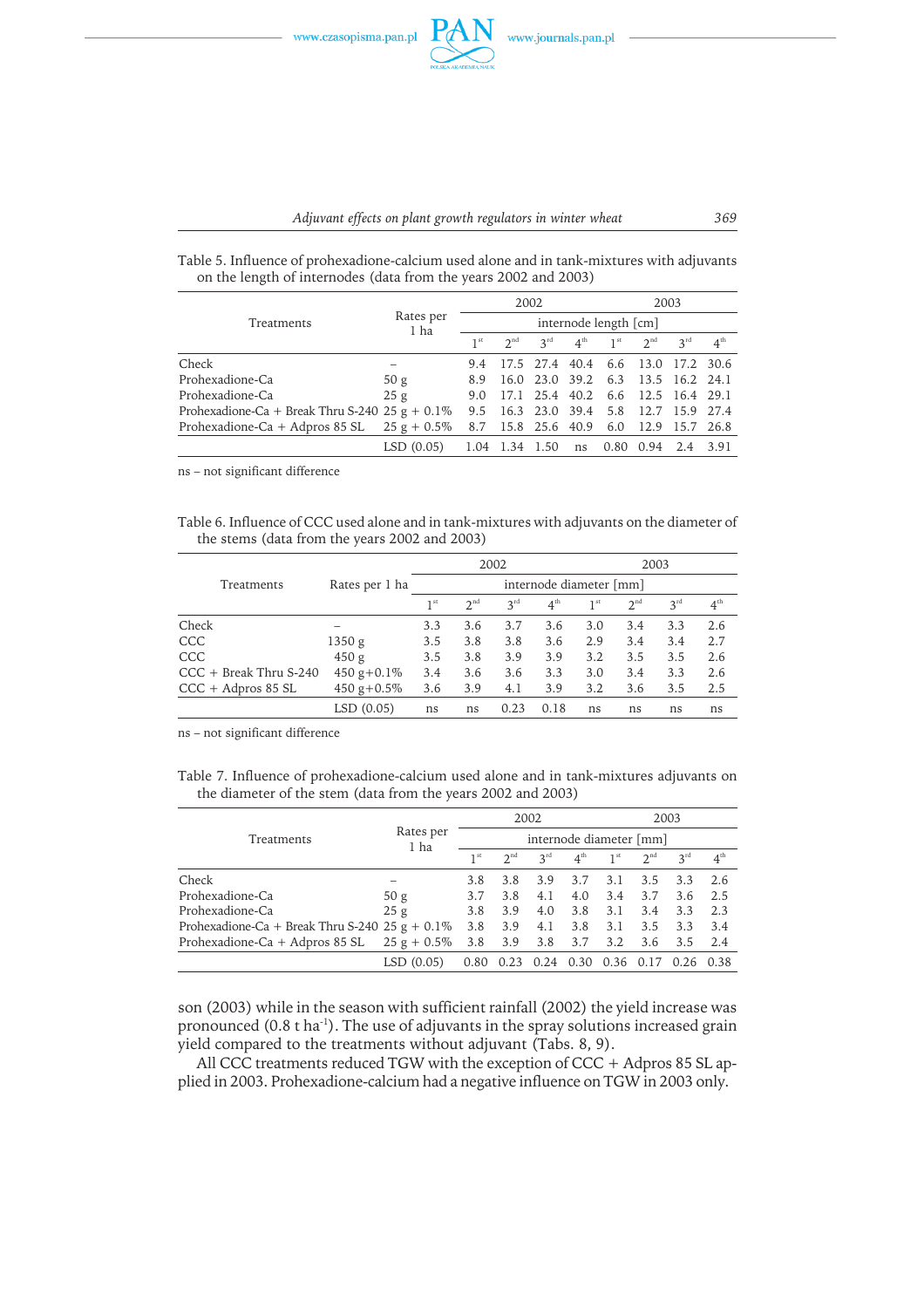



Table 8. Influence of CCC used alone and in tank-mixtures with adjuvants on the yield of winter wheat (data from the years 2002 and 2003)

|                          |                |      | TGW [g] |      | Grains per ear | Yield $[tha-1]$ |      |
|--------------------------|----------------|------|---------|------|----------------|-----------------|------|
| Treatments               | Rates per 1 ha | 2002 | 2003    | 2002 | 2003           | 2002            | 2003 |
| Check                    | -              | 49.6 | 41.2    | 36.0 | 36.6           | 7.2             | 5.7  |
| <b>CCC</b>               | 1350g          | 46.9 | 38.4    | 36.1 | 36.1           | 8.0             | 5.8  |
| <b>CCC</b>               | 450g           | 44.3 | 39.0    | 33.5 | 37.6           | 7.4             | 5.9  |
| $CCC + Break Thru S-240$ | $450g + 0.1\%$ | 45.5 | 39.8    | 33.5 | 34.9           | 7.3             | 6.2  |
| $CCC + Adpros 85 SL$     | $450g + 0.5\%$ | 43.4 | 41.3    | 38.7 | 34.4           | 8.2             | 6.6  |
|                          | LSD(0.05)      | ns   | ns      | 4.58 | ns             | 0.37            | 0.49 |

ns – not significant difference

TGW – Thousand grains weight

Table 9. Influence of prohexadione-calcium used alone and in tank-mixtures with adjuvants on the yield of winter wheat (data from the years 2002 and 2003)

|                                                   |                | TGW [g] |                                                                                                                                                                                                                         | Grains per ear |  | Yield $[tha-1]$ |      |
|---------------------------------------------------|----------------|---------|-------------------------------------------------------------------------------------------------------------------------------------------------------------------------------------------------------------------------|----------------|--|-----------------|------|
| Treatments                                        | Rate per 1 ha  | 2002    | 2003<br>2002<br>2003<br>2002<br>39.9<br>6.7<br>36.9<br>36.8<br>38.6<br>33.4<br>6.8<br>35.5<br>6.7<br>38.6<br>37.7<br>36.4<br>6.9<br>37.6<br>32.7<br>34.0<br>6.7<br>38.4<br>40.1<br>37.4<br>3.83<br>4.37<br>8.99<br>0.31 | 2003           |  |                 |      |
| Check                                             |                | 43.1    |                                                                                                                                                                                                                         |                |  |                 | 5.5  |
| Prohexadione-Ca                                   | 50 g           | 44.4    |                                                                                                                                                                                                                         |                |  |                 | 6.8  |
| Prohexadione-Ca                                   | 25g            | 45.8    |                                                                                                                                                                                                                         |                |  |                 | 5.9  |
| Prohexadione-Ca + Break Thru S-240 25 $g + 0.1\%$ |                | 46.5    |                                                                                                                                                                                                                         |                |  |                 | 6.4  |
| Prohexadione-Ca + Adpros 85 SL                    | $25 g + 0.5\%$ | 44.3    |                                                                                                                                                                                                                         |                |  |                 | 6.4  |
|                                                   | LSD (0.05)     | 3.59    |                                                                                                                                                                                                                         |                |  |                 | 0.87 |

TGW – Thousand grains weight

#### **CONCLUSIONS**

Two-years of field trials showed that adjuvants improved the biological activity of both CCC and prohexadione-calcium growth regulators used on winter wheat cultivar Korweta. The efficacy of PGRs applied as a standard treatment (without adjuvant) and at reduced rates with adjuvants was similar. The results showed that the organosilicone surfactant Break-Thru S-240 increased the efficacy of CCC and prohexadione-calcium more than the modified methylated vegetable oil adjuvant Adpros 85 SL considering crop canopy height and lodging.

This publication was presented as a poster in Cape Town, South Africa, at the 7th International Symposium on Adjuvants for Agrochemicals, ISAA 2004.

#### REFERENCES

- Baker E.A. 1995. The effect of the vegetable oil adjuvant Codacine on the foliar uptake and distribution of chlormequat chloride. Proceedings of the  $4<sup>th</sup>$  International Symposium on Adjuvants for Agrochemicals, ISAA 1995: 231–236.
- McCabe T., Gallagher E.J. 1997. Evaluation of growth regulation treatments at two nitrogen levels on the winter wheat cultivar Ritmo in 1996. Research Reports of Faculty of Agriculture. at University. College Dublin, 1996–97. http://www.ucd.ie/agri/html/homepage/reearch 96 99/research 1996 97/r 96 97 crop1.htm.